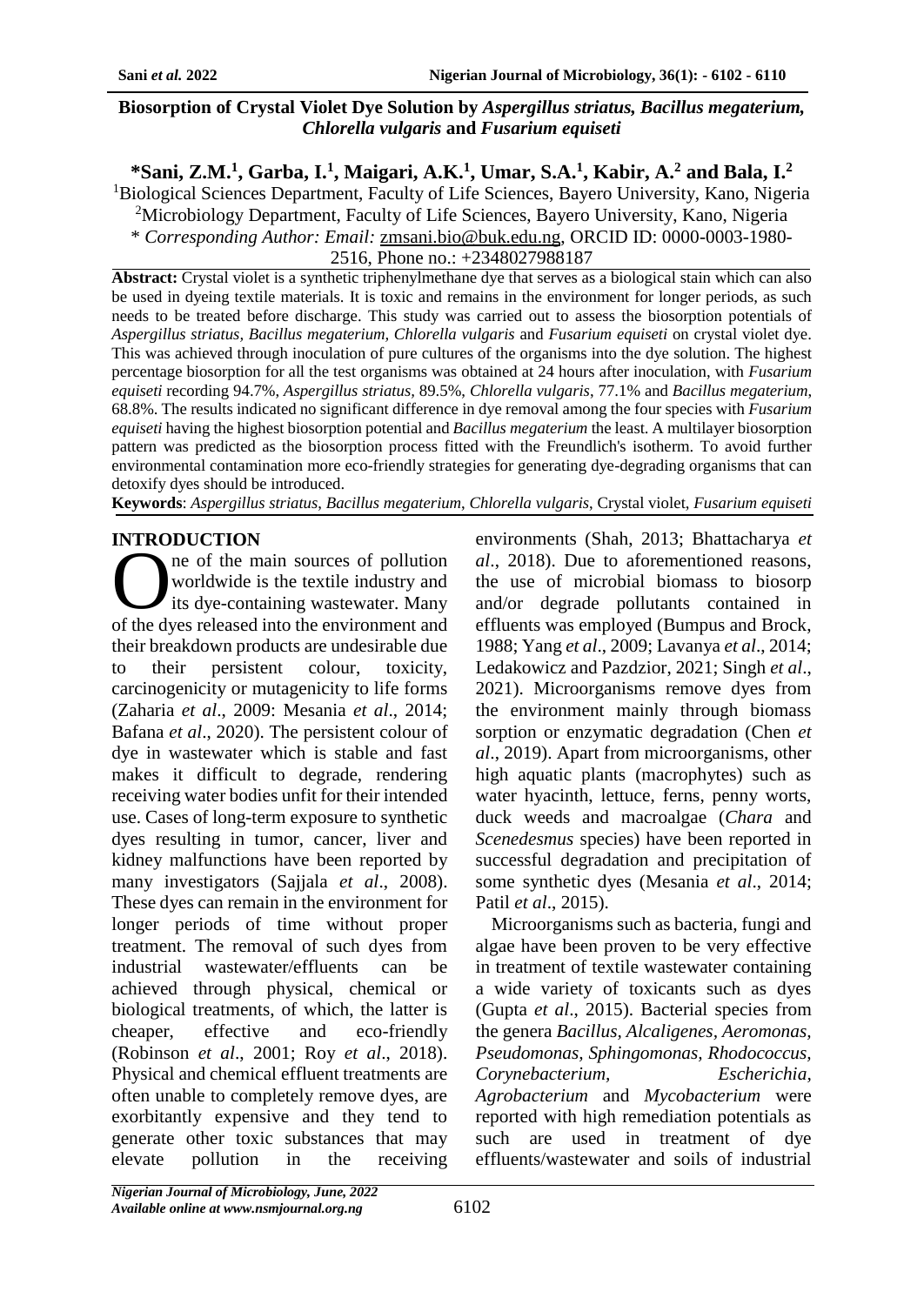sites (Vidali, 2001; Parshetti *et al*., 2011; Pokharia and Ahluwalia, 2013; Osama *et al*., 2014).

Also, researches have shown various fungal species belonging to the genera, *Aspergillus, Phanerochaeta, Hirschioporus, Inonotus, Phlebia, Ceriporia, Coriolus, Candida, Fusarium* and *Rhizopus* with the ability to remediate synthetic dyes (Jebapriya and Gnanadosa, 2013; Rani *et al*., 2014; Singh *et al*., 2015; Hefnawy *et al*., 2017; Wang *et al*., 2017; Yucel, 2018; Ortiz-Monsalve *et al*., 2019).

Algae are regarded as efficient bioremediators due to their photosynthetic capabilities aiding them in metabolic processes like absorbing carbon dioxide from the atmosphere, converting solar energy into useful biomasses, incorporating nutrients and other pollutants through bioaccumulation and biosorption. They have also been proven to remove dyes through various mechanisms such as biosorption, bioconvertion and bioagulation (Khalaf, 2008; Ayele *et al*., 2021). It was also stated that algal dye remediation may be either by enzymatic action or biosorption with live or dead biomass, which is dependent on optimized pH, temperature, biosorbent concentration and agitation (Paul *et al*., 2011).

Crystal violet is a synthetic triphenylmethane dye commonly used in human and veterinary medicine as a biological stain, and as well for dyeing fabric in textile processing industries (Au *et al*., 1978; Azmi *et al*., 1998). It is known for being recalcitrant, toxic and remains in the environment for longer periods. It is also referred to as a mitotic poisoning agent and/or biohazard substance as it promotes tumor growth in some aquatic organisms, as such termed also as a potent carcinogen/clastogen (Au *et al*., 1978; Fan *et al*., 2009). Various chemical and physical methods have been employed in remediation of Crystal violet which have proven to be effective for smaller volumes generating toxic compounds as end products (Azmi *et al*., 1998; Robinson *et al*., 2001; Cheng *et al*., 2008). Other researches have also proven that

remediation of Crystal violet dye can be achieved through membrane bound fraction and air bubble bioreactor packed with *Pseudomonas aeruginosa* (Jones and Falkinham, 2003; El-Naggar *et al*., 2004). The study aimed at assessing the potentials of *A. striatus, B. megaterium, F. equiseti* and *C. vulgaris* in remediation of Crystal violet dye.

## **MATERIALS AND METHODS Microorganisms**

Microorganisms used in this study were *Aspergillus striatus, Bacillus megaterium, Chlorella vulgaris* and *Fusarium equiseti*. Pure cultures of the above mentioned species were collected from the staff research laboratory, Faculty of Life Sciences, Bayero University, Kano and further sub-cultured using streak culture and direct isolation methods on potato dextrose broth (fungi), nutrient broth (bacteria) and bold basal (algae) media (Benson, 1998; Lee *et al*., 2013; Al-Mohanna, 2016). Crystal violet dye solution was prepared by dissolving 1 gram of its powder in 2 L of distilled water, from which 1 ml of the dye solution was subsequently added to a test-tube containing 5 ml of normal saline serving as the control.

#### **Biosorption Assay**

*Aspergillus striatus* and *Fusarium equiseti* were cultivated on potato dextrose broth for 5 days at room temperature (37 °C) as described by Al-Mohanna (2016) and 0.1 grams mycelia were harvested for the biosorption assay. *Bacillus megaterium* biomass was generated according to the method of Ngui *et al*. (2013), which involved sub-culturing on nutrient broth medium at 37 °C for 24 hours in an incubator shaker (Innova 4000) at 150 rpm. After 24 hours, the solution was centrifuged (Centromix Selecta 540) at 10,000 rpm for 10 minutes, to separate the supernatant and pellet (bacterial cells), and  $2.39\times10^3$  cells/ml was used for the assay. Bold basal medium was used for cultivation of *C. vulgaris* at 30 °C with proper aeration (with an air pump - Shining beach SB660) and  $2.24 \times 10^4$  cells/ml was generated with the aid of a cytometer.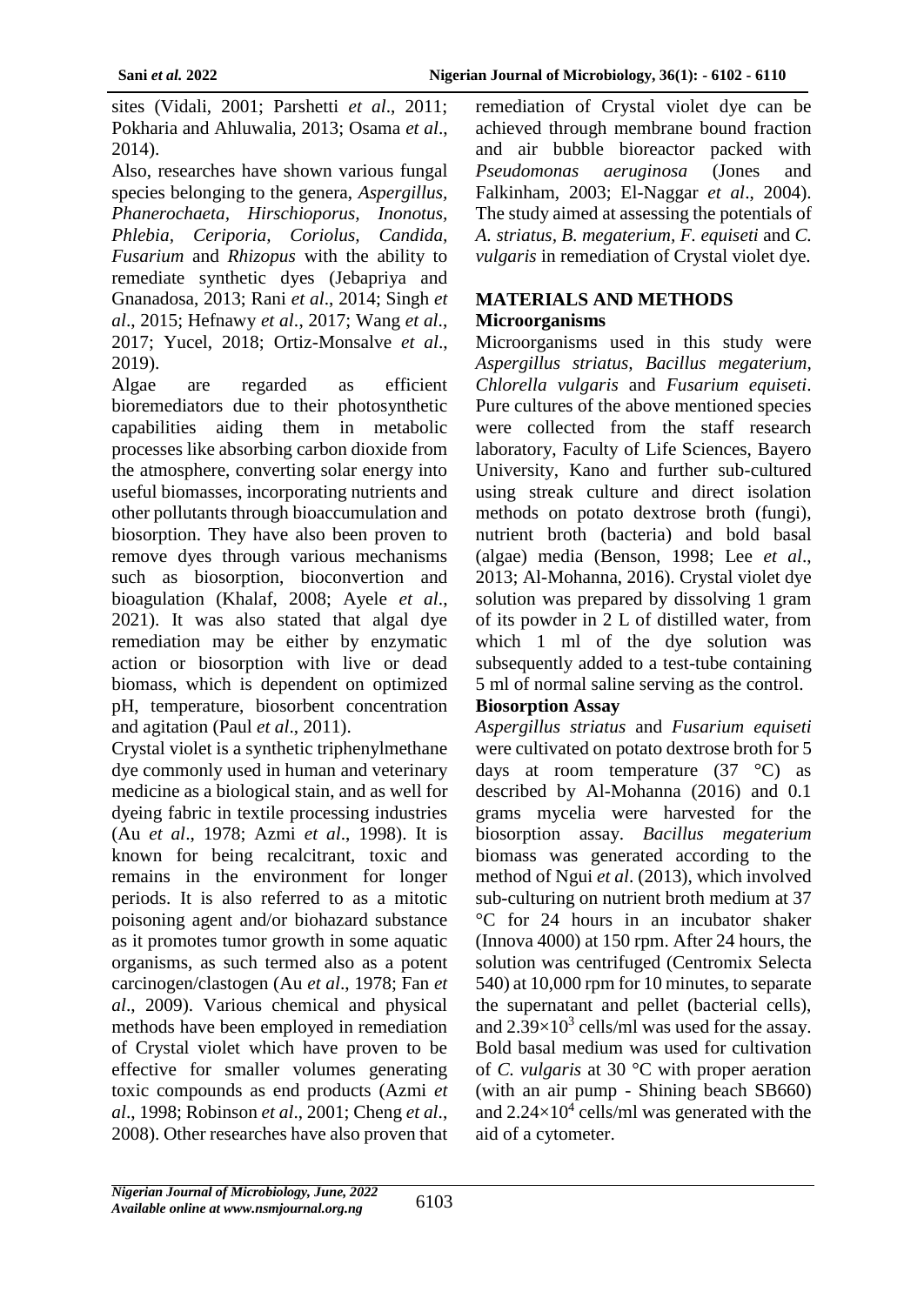The biomass for each of the species was separately placed in individual test-tubes containing 1 ml of dye solution and 5 ml of The absorbance of inoculated dye solution was recorded using a spectrophotometer (model 722) at wavelength 650 nm after 8, 16 and 24 hours. The amount of dye adsorbed  $Qe = A - B \times \frac{V}{M}$ M - - - 1

*Biosorption* (%) =  $\frac{(A-B)}{4}$  $\frac{-b}{A} \times 100$  - 2

Where, Qe = Concentration of dye at equilibrium,  $A =$ Initial concentration of dye in solution,  $B =$  Final concentration of dye in solution,  $V =$  volume of solution in millilitre and M = quantity of biomass (Ngui *et al*., 2013; Verma *et al*., 2015; Vikrant *et al*., 2018).

Preparation of assays was in triplicates and the numerical values recorded were expressed as mean ± standard error and further analyzed by one-way analysis of variance (ANOVA) using Microsoft Excel

## **RESULTS**

The colonial and microscopic view of the organisms and the results for their biosorption of crystal violet dye are presented in Figures 1-3. The lower case alphabets 'a' and 'b' in Figure 1 represent the colonial and microscopic appearance of the species respectively. Figure 2 shows the percentage biosorption taken at an interval of 8 hours, to which the highest percentage was at 24 hours

normal saline (Verma *et al*., 2015). The solution was mixed with an auto-vortex mixer and incubated at 37 °C.

per gram of the biomass and percentage biosorption of the dye by the biomass of individual species were calculated using equations 1 and 2 respectively.

2007. Readings were considered significant when P is less than 0.05. Freundlich's isotherm was used to further explain the pattern of the biosorption process (Mahmoud *et al*., 2016).

Freundlich's equation is given by;

 $Qe = K_f \times B^N$ 

Where,  $Qe =$  Concentration of dye at equilibrium,  $K_f$  = Freundlich's constant and N = Slope of graph (log Qe versus log B) (Abel *et al*., 2020).

for all species. The visual decrease in dye coloration is presented in Figure 3, where, the test-tube inoculated with *F. equiseti* (b) had a clearer solution than that of the other three species. There was no statistical significant difference in the biosorption of dye by the four species as  $P > 0.05$  (P = 0.12). Table 1, provides regression data for crystal violet biosorption by the four species in accordance with Freundlich's isotherm



Fig. 1: Colony (a) and microscopic view (b) of the four species (mg.  $\times$ 1/3 for colonies and mg.  $\times$ 100 for microscopy)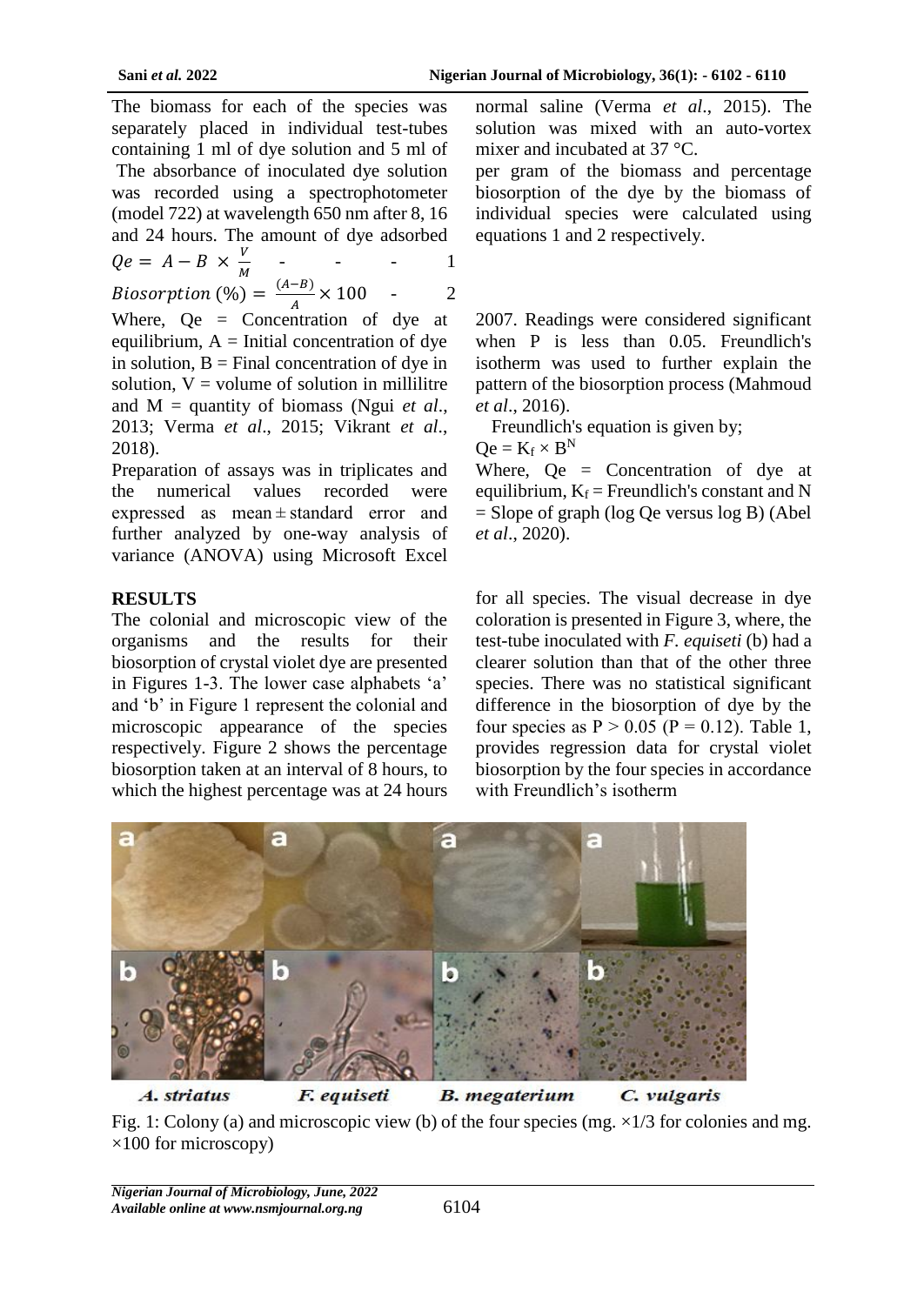

Fig. 2: Percentage Biosorption of Crystal Violet Dye within 24 Hours by the Four Species In Figure 2 above, *F. equiseti* had the highest percentage (94.7 %) and *B. megaterium* the least (68.8 %).



Fig. 3: Visual Decrease in Dye Colouration at 24 Hours after Inoculation (a) Crystal violet dye solution (Control), (b) Crystal violet dye solution inoculated with *F. equiseti* (c) Crystal violet dye solution inoculated with *A. striatus* (d) Crystal violet dye solution inoculated with *C. vulgaris* (e) Crystal violet dye solution inoculated with *B. megaterium*

Table 1: Linear Regression Data for Freundlich's Isotherm for Crystal Violet Dye Biosorption by the Four Species

| Microorganism      | $K_f(L/mg)$  | N    | $R^2$  |  |
|--------------------|--------------|------|--------|--|
| A. striatus        | 2.59E-01     | 0.18 | 0.9859 |  |
| <i>F.</i> equiseti | 3.13E-01     | 0.18 | 0.9192 |  |
| B. megaterium      | $5.50E + 04$ | 1.2  | 0.9362 |  |
| C. vulgaris        | $1.85E + 04$ | 1.36 | 0.8563 |  |

In Table 1, the  $K_f$  values especially that of *B. megaterium* and *C. vulgaris* indicate high biosorption capacity. All  $\mathbb{R}^2$  values were less than one, thus, showing the occurrence of a multilayer biosorption pattern.

#### **DISCUSSION**

The study determined the biosorption potential of 4 species (*A. striatus, B. megaterium, F. equiseti* and *C. vulgaris*) on Crystal violet dye under static conditions, pH

6.98 and temperature 37 °C for 24 hours. The results are presented in Figures 1-3. The highest percentage dye removal for all the species was recorded at 24 hours, with *F. equiseti* revealing the highest percentage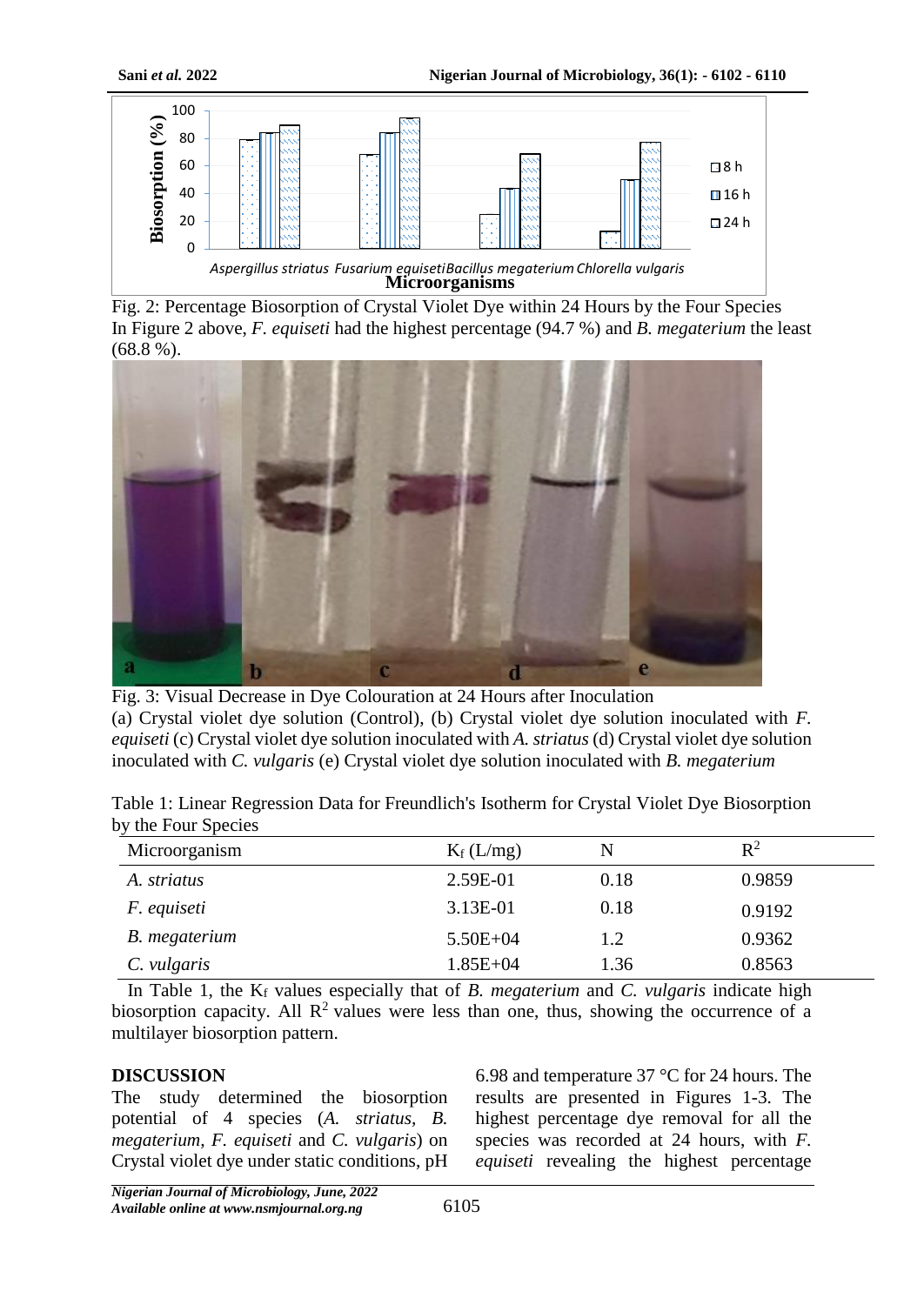(94.7%), *A. striatus* (89.5%), *C. vulgaris* (77.1%) and *B. megaterium* (68.8%) (Figures 2 and 3).

The findings of this study is in line with several researches in this field, for example, Asad *et al*. (2007) observed that bacterial species from different genera can completely degrade and mineralize synthetic dyes such as crystal violet under optimized conditions (Jones and Falkinham, 2003; Al-Garni *et al*., 2013; Pokharia and Ahluwalia, 2013). In another study, *Bacillus* species was reported to have decolourized crystal violet dye within 2.5 hours of incubation (Ayed *et al*., 2009). *Bacillus substilis* decolourized crystal violet dye at pH 8, temperature 35 °C under static condition in the presence of carbon and nitrogen sources (Kochher *et al*., 2011). *Bacillus* species are known for high effectiveness in degradation of dyes and other pollutants in industrial effluents and soils which is due to possession of various enzymes such as lignin peroxidase, laccase, azo reductase and biotransformation enzymes (Azmi *et al*., 1998; Telke *et al*., 2008; Parshetti *et al*., 2010; Akhtar *et al*., 2019).

A number of fungal species belonging to different genera have been proven to be effective bioremediators of dyes and other contaminants in aquatic and terrestrial habitats (Azmi *et al*., 1998; Shahid *et al*., 2013; Marcharchand and Ting, 2017; Ortiz-Monsalve *et al*., 2019). Remediation of crystal violet dye by a variety fungal species (like *Phanerochaete chrysosporium, Pleuroteus ostreatus, Piptoporus betulinus, Funalia trogii, Coriolus vesicolor, Cyathus stariatus, Irpex lacteus, Bjerkandera adusta, Cunninghamella elegans, Mucor mucedo, Lenzites betulina, Polyporus elegans, species of Aspergillus, Fusarium, Penicillium, Trametes* and *Trichoderma*) have been reported by several researchers (Bumpus and Brock, 1988; Azmi *et al*., 1998; Moturi and Singara, 2009; Yang *et al*., 2009; Shahid *et al*., 2013; Al-Jawhari, 2015; Gupta *et al*., 2015; Ali *et al*., 2016; Chen *et al*., 2019; Gao *et al*., 2020), which is in agreement with

findings of this research. Another study revealed *Diaporthe schini* and *Candida krusei* to have biosorp and degraded Crystal violet and Basic violet 3 respectively (Deivasigamani and Das, 2011; Grassi *et al*., 2019; Slama *et al*., 2021).

Many researchers have reported positive degradation of synthetic dyes by *Chlorella vulgaris* (Chu *et al*., 2009; Kosha *et al*., 2013; Arteaga *et al*., 2018; Naji and Salman, 2019; Raymond and Omo, 2019; Chin *et al*., 2020; Ishchi and Sibi, 2020). Species from the genera *Chlorella* and *Oscillatoria* have been reported to possess potentials for remediating Azo Dyes to aromatic amines which are further metabolized to simple organic compounds (Wen-Tung and Ming-Der, 2011). Algae and cyanobacteria species are capable of utilizing some Azo dyes to obtain carbon and nitrogen (El-Sheekh *et al*., 2018; Hussein *et al*., 2018). In a study conducted by El-Sheekh *et al*. (2018), an algal species (*Chlorella vulgaris*) and cyanobacterium (*Aphanocapsa elachista* and *Nostoc carneum*) were able to degrade and mineralize synthetic dyes within 7 days (Hussein *et al*., 2018). Another study revealed the ability of *Hydrocoleum oligotrichum* and *Oscillatoria limnetica* to decolourize and degrade certain synthetic dyes (Abou-El-Souod and El-Sheekh, 2016). Srashti (2013) reported *Spirulina platensis* with effective degradation of dyes.

# **CONCLUSION**

In conclusion, the results of the study revealed that all the four species had the capacity to biosorp crystal violet dye as there was significant decrease in dye colouration visually and spectrophotometrically. The highest percentage biosorption was recorded after 24 hours of inoculation, with *F. equiseti* having the highest value, then, *A. striatus, C. vulgaris* and *B. megaterium*. The results revealed no significant difference in dye biosorption by the species. The biosorption process indicated a multilayer biosorption pattern, as it fitted with the Freundlich's isotherm.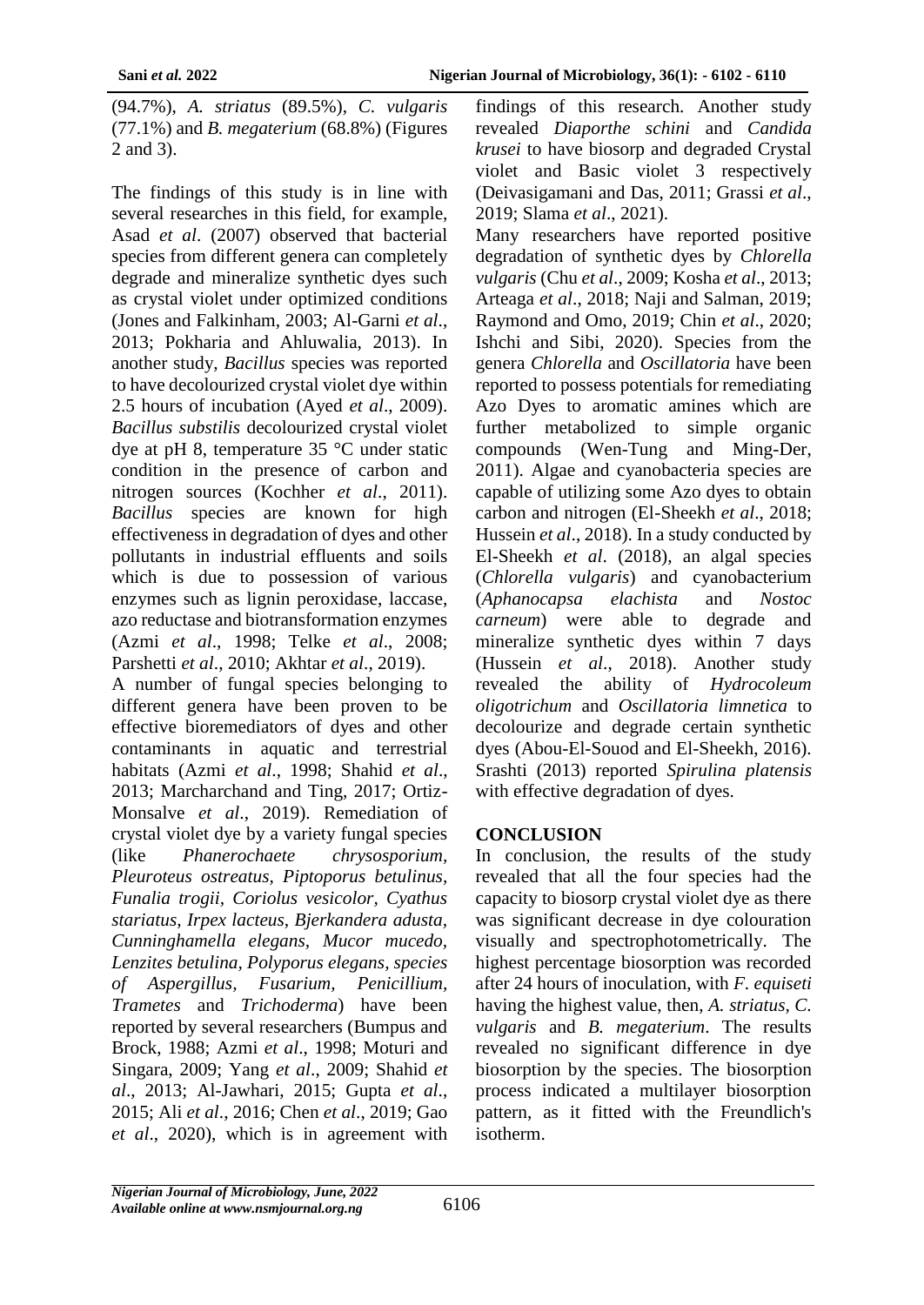#### **RECOMMENDATION**

Introduction of adequate strategies for extraction of dye-remediating enzymes from organisms which could be used to detoxify dyes in effluents/wastewater before discharging into the environment to avoid further contamination is strongly recommended.

### **REFERENCES**

- Abel, U.A., Habor, G.R. and Oseribho, O.I. (2020). Adsorption studies of oil spill clean-up using coconut coir activated carbon (CCAC). *IOSR J Appl Chem*, **13**(11): 42-56.
- Abou-El-Souod, G.W. and El-Sheekh, M.M. (2016). Biodegradation of basic fushin and methyl red by the blue green algae *Hydrocoleum oligotrichum* and *Oscillatoria limnetica*. *Environ Engr Manage J*, **15**(2): 279-286.
- Akhtar, K., Zerin, T. and Banik, A. (2019). Biodegradation of textile dyes by bacteria isolated from textile industry effluents. *Stamford J Microbiol*, **9**(1): 5- 8.
- Al-Garni, S.M., Ghanem, K.M., Kabli, S.A. and Biag, A.K. (2013). Decolourization of crystal violet by mono and mixed bacterial culture technologies using optimized culture conditions. *Polish J Environ Stud*, **22**(5): 1297-1306.
- Ali, H.M., Shehata, S.F. and Ramadan, K.M.A. (2016). Microbial decolourization and degradation of crystal violet dye by *Aspergillus niger*. *Intl J Environ Sci Technol*, **13**: 2917-2926.
- Al-Jawhari, I.F.H. (2015). Decolourization of methylene blue and crystal violet by some filamentous fungi. *Int J Environ Bioremed Biodegrad*, **3**(2): 62-65.
- Al-Mohanna, M.T. (2016). Origin of OTA: *Methods of fungal enumeration, isolation and identification*, chapter 7, 155-241, DOI: 10.13140/RG.2.2.12515.96809.
- Arteaga, L.C., Zavaleta, M.P., Eustaquio, W.M. and Babadilla, J.M. (2018). Removal of aniline blue dye using live microalgae *Chlorella vulgaris*. *J Ener Environ Sci*, **2**(1): 6-12.

### **ACKNOWLEDGMENT**

The Authors acknowledge the assistance and dedication of laboratory technologists of the Departments of Biological Sciences, Microbiology, Plant Biology, Biochemistry and the Directorate of Research, Innovation and Partnership, Bayero University, Kano, Nigeria.

- Asad, S., Amoozegar, M., Pourbabace, A.A., Sarbolouki, M. and Dastgheib, S. (2007). Decolourization of textile azo dyes by newly isolated halophilic and halotolerant bacteria. *Biores Technol*, **98**: 2082-2088.
- Au, W., Pathak, S., Colie, C.L. and Hsu, T.C. (1978). Cytogenetic toxicity of gentian violet and crystal violet on mammalian cells *in-vitro*. *Mutent Res*, **58**(3): 269- 276.
- Ayed, L., Cheriaa, J., Laadhari, N., Cheref, A. and Bakhrouf, A. (2009). Biodegradation of crystal violet by an isolated *Bacillus* species. *Annals Microbiol*, **59**(2): 267-272.
- Ayele, A., Getachew, D., Kamaraj, M. and Suresh, A. (2021). Phycoremediation of synthetic dyes: an effective and ecofriendly algal technology for the dye abatement. *Hindawi J Chem*, **2021**(9923643): 1-14.
- Azmi, W., Sani, R.K. and Banerjee, U.C. (1998). Biodegradation of triphenylmethane dyes. *Enzyme Microbiol Technol*, **22**(3): 185-191.
- Bafana, A., Khan, F. and Suguna, K. (2020). Purification, characterization and crystal structure of YhdA-type azoreductase from *Bacillus velezensis*. *Wiley Proteins Struct Funct Bioinform*, **89**: 483-492.
- Benson, H.J. (1998). *Microbiological applications; laboratory manual in general microbiology*,  $7<sup>th</sup>$  edition, Mc-Graw Hill Company, New York, 44-45.
- Bhattacharya, S., Gupta, A.B., Gupta, A. and Pandey, A. (2018). Introduction to water remediation: importance and methods. In: *Water remediation*. Singapore, Springer, 3-8. DOI: 10.1007/978-981- 10-7551-3\_1.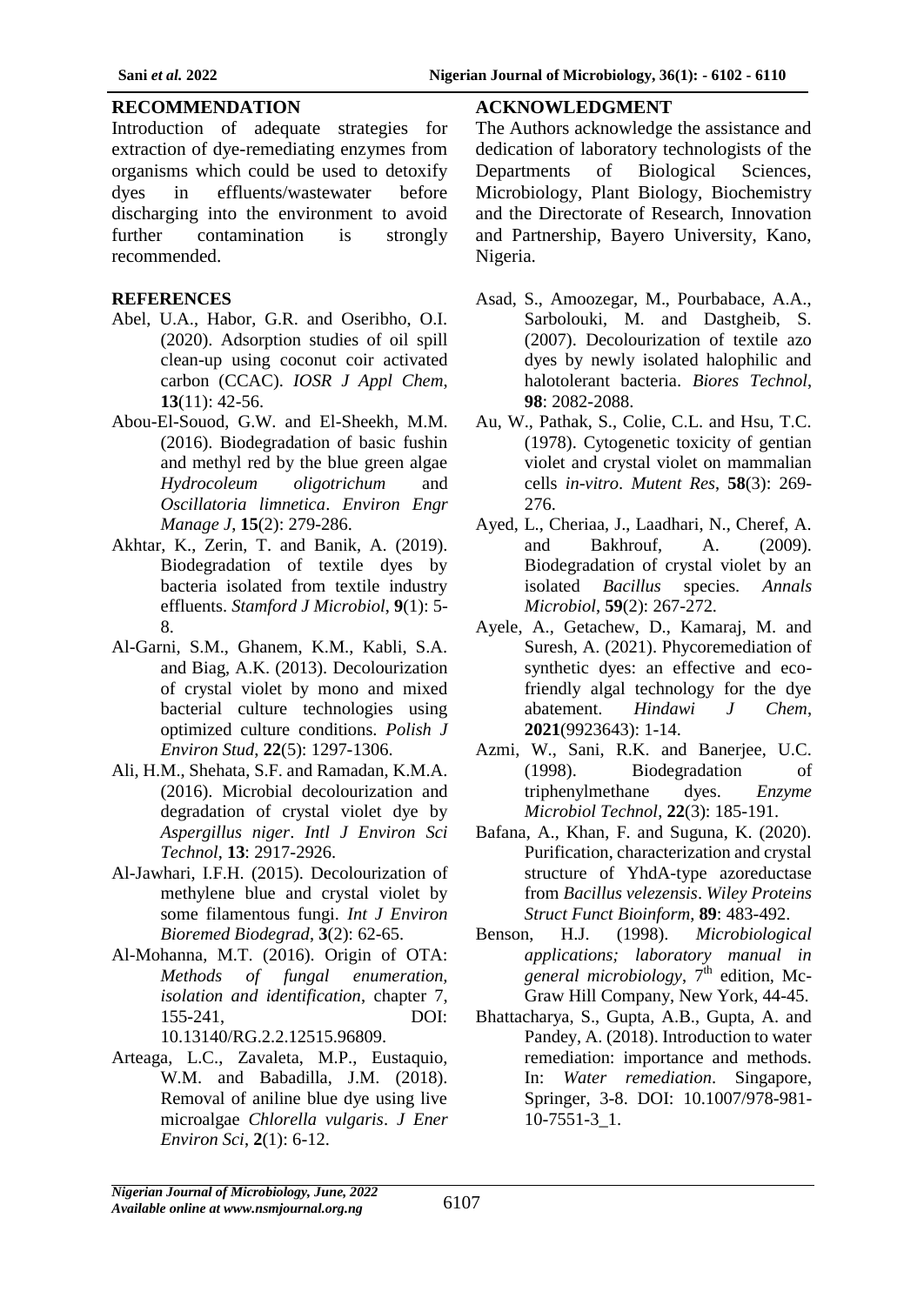- Bumpus, J.A. and Brock, B.J. (1988). Biodegradation of crystal violet by the white rot fungus *Phanerochaete chrysosporium*. *Appl Environ Microbiol*, **54**(5): 1143-1150.
- Chen, S.H., Chew, Y.L., Ng, S.L. and Ting, A.S.Y. (2019). Biodegradation of triphenylmethane dyes by non-white rot fungus *Penicillium simplicissimum*; enzymatic and toxicity studies. *Int J Environ Res*, **13**(2): 273-282.
- Cheng, M., Song, W., Ma, W., Chen, C., Zhao, J., Lin, J. and Zhu, H. (2008). Catalytic activity of iron species in layered clays for photodegradation of organic dyes under visible irradiation. *Appl Catalysis B: Environ*, **77**(4): 355-363.
- Chin, J.Y., Chng, L.M., Leong, S.S., Yeap, S.P., Yasin, N.H.M. and Toh, P.Y. (2020). Removal of synthetic dye by *Chlorella vulgaris* microalgae as natural adsorbent. *Arab J Sci Engr*, **45**(9): 7385- 7395.
- Chu, W.L., See, Y.C. and Phang, S.M. (2009). Use of immobilized *Chlorella vulgaris* for the removal of colour from textile dyes. *J Appl Phycol*, **21**: 641-648.
- Deivasigamani, C. and Das, N. (2011). Biodegradation of basic violet 3 by *Candida krusei* isolated from textile wastewater. *Biodegrad*, **22**: 1169-1180.
- El-Naggar, M.A., El-Naggar, S.A. and Barakat, K.I. (2004). Bioremediation of crystal violet using air bubble bioreactor packed with *Pseudomonas aeruginosa*. *Water Res*, **38**(20): 4313-4322.
- El-Sheekh, M.M., Abou-El-Souod, G.W. and El-Asrag, H.A. (2018). Biodegradation of some dyes by the green alga *Chlorella vulgaris* and the cyanobacterium *Aphanocapsa elachista*. *Egypt J Bot*, **58**(3): 311-320.
- Fan, H.J., Huang, S.T., Chung, W.H., Jan, J.L., Lin, W.Y. and Chen, C.C. (2009). Degradation pathways of crystal violet by fenton and fenton-like systems: condition optimization and intermediate separation and identification. *J Haz Mat*, **171**(3): 1032-1044.
- Gao, T., Qin, D., Zuo, S., Peng, Y., Xu, J., Yu, B., Song, H. and Dong, J. (2020). Decolourization and detoxification of triphenylmethane dyes by isolated

endophytic fungus, *Bjerkandera adusta* SWUS14 under non-nutritive conditions. *Res Square*, 1-16.

- Grassi, P., Reis, C., Drumm, F.C., Georgin, J., Tonato, D., Escudero, L.B., Kuhn, R., John, S.L. and Dotto, G.L. (2019). Biosorption of crystal violet dye using inactive biomass of the fungus *Diaporthe schini*. *Water Sci Technol*, **79**: 709-717.
- Gupta, V.K., Khamparia, S., Tyayi, I., Jaspal, D. and Malviya, A. (2015). Decolourization of mixture of dyes: a critical review. *Global J Environ Sci Manage*, **1**(1): 71-94.
- Hefnawy, M.A., Gharieb, M.M., Shaaban, M.T. and Soliman, A.M. (2017). Optimization of culture conditions for enhanced decolourization of direct blue dye by *Aspergillus flavus* and *Penicillium canescens*. *J Appl Pharm Sci*, **7**(2): 83-92.
- Hussein, M.H., Abou-El-Wafa, G.S., Shaaban-Dessuki, S.A. and El-Morsy, R.M. (2018). Bioremediation of methyl orange onto *Nostoc carneum* biomass by adsorption: kinetics and isotherm studies. *Global Adv Res J Microbiol*, **7**(1): 6-22.
- Ishchi, T. and Sibi, G. (2020). Azo dye degradation by *Chlorella vulgaris*: optimization and kinetics. *Int J Bio Chem*, **14**(1): 1-7.
- Jebapriya, G.R. and Gnanadosa, J.J. (2013). Bioremediation of textile dye using white-rot fungi: a review. *Int J Curr Res Rev*, **5**(3): 1-13.
- Jones, J.J. and Falkinham, J.O. (2003). Decolourization of malachite green and crystal violet by waterborne pathogenic mycobacteria. *Antimicrob Agents Chemo*, **47**(7): 2323-2326.
- Khalaf, M.A. (2008). Biosorption of reactive dye from textile wastewater by nonviable biomass of *Aspergillus niger* and *Spirogyra* sp. *Biores Technol*, **99**: 6631- 6634.
- Kochher, S., Kumar, S. and Kumar, J. (2011). Microbial decolourization of crystal violet by *Bacillus subtilis*. *Bio Forum - An Int J*, **3**(1): 82-86.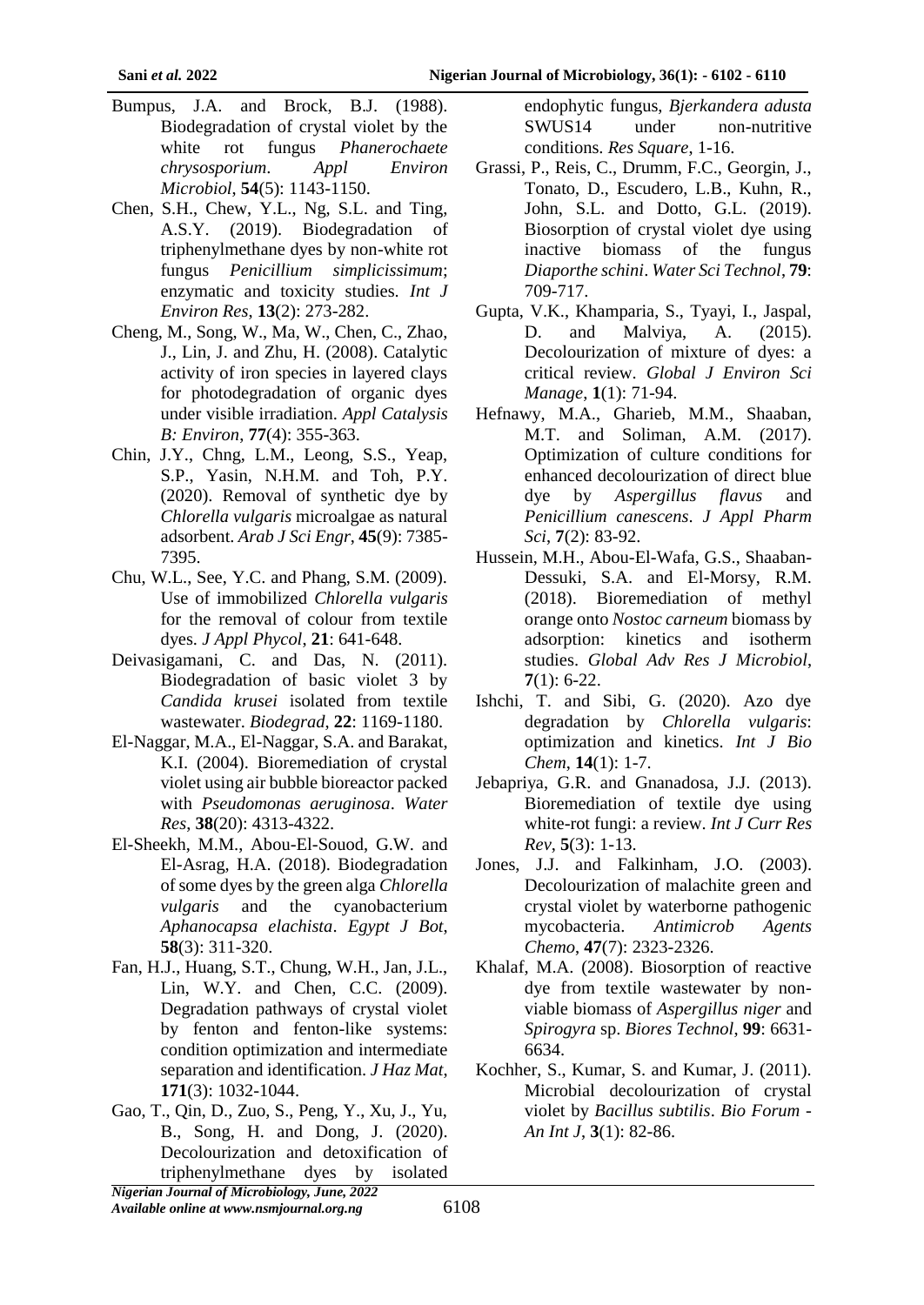- Kosha, M., Farhadian, O., Dorafshan, S., Soofiani, N.M. and Bhatnagar, A. (2013). Optimization of malachite green biosorption by green microalgae - *Scenedesmus aquadricauda* and *Chlorella vulgaris*. Application of response surface methodology. *J Taiwan Ins Chem Engr*, **44**(2): 291-294.
- Lavanya, C., Dhahkar, R., Chhikara, S. and Sheoran, S. (2014). Degradation of toxic dyes: a review. *Int J Curr Microbiol Appl Sci*, **3**(6): 189-199.
- Ledakowicz, S. and Pazdzior, K. (2021). Recent achievements in dyes removal focused on advanced oxidation processes integrated with biological methods. *Molecules*, **26**: 870-915.
- Lee, D.J., Show, K.Y., and Wang, A. (2013). Unconventional approaches to isolation and enrichment of functional microbial consortium – a review*. Biores Technol,* **136** 697-706.
- Mahmoud, M.S., Mostafa, M.K., Mohamed, S.A., Sobhy, N.A. and Nasr, M. (2016). Bioremediation of red azo dye from aqueous solutions by *Aspergillus niger* strain isolated from textile wastewater. *J Environ Chem Engr*, **5**(1): 547-554.
- Marcharchand, S. and Ting, A.S.Y. (2017). *Trichoderma asperellum* cultured in reduced concentration of synthetic medium retained dye decolourization efficacy. *J Environ Manage*, **203**: 542- 549.
- Mesania, R., Marjadi, D. and Desai, N. (2014). Phytoremediation of textile wastewater using potential wetland plant: ecosustainable approach. *Int J Interdisc Multidisc Stud (IJIMS)*, **1**(4): 130-138.
- Moturi, B. and Singara, C.M.A. (2009). Decolourization of crystal violet and malachite green by fungi. *Sci World J*, **4**(4): 128-133.
- Naji, N.S. and Salman, J.M. (2019). Effect of temperature variation on the efficacy of *Chlorella vulgaris* in decolourization of congo red from aqueous solutions. *Biochem Cell Arch*, **19**(2): 4169-4174.
- Ngui, S.N., Azham, Z., Hairul, A.R. and Ahmad, H. (2013). Decolourisation of synthetic dyes by endophytic fungal flora isolated from senduduk plant (*Melastoma malabathricum*). *Hindawi*

*Pub Corp, ISRN Biotechnol*, **2013**(260730): 1-8.

- Ortiz-Monsalve, V.S., Poll, P., Jaramillo-Garcia, E., Pegas, H.V.A.J. and Gutteres, M. (2019). Biodecolourization and detoxification of dye-containing wastewaters from leather dyeing by the native fungal strain *Trametes villosa* SCS-10. *Biochem Engr J*, **141**: 19-28.
- Osama, M.D., Hassan, M., Wafaa, M.A., Olfat, S.B. and Mohamed, Z.S. (2014). Bioremediation of textile reactive blue (RB) azo dye residues in wastewater using experimental prototype bioreactor. *Res J Pharm, Bio Chem Sci*, **5**(4): 1203- 1219.
- Parshetti, G.K., Parshetti, S.G., Telke, A.A., Kalyani, D.C., Doong, R.A. and Govindwar, S.P. (2011). Biodegradation of crystal violet by *Agrobacterium radiobacter*. *J Environ Sci*, **23**(8): 1384- 1393.
- Parshetti, G.K., Telke, A.A., Kayani, D.C. and Govindwar, S.P. (2010). Decolourization and detoxification of sulfonated azo dye methyl orange by *Kocuria rosea* MTCC 1532. *J Haz Mat*, **176**(3): 503-509.
- Patil, K.J., Mahajan, R.T., Lautre, H.K. and Hadda, T.B. (2015). Bioprecipitation and biodegradation of fabric dyes by using *Chara* sp. and *Scenedesmus obliquus*. *J Chem Pharm Res*, **7**(8): 783- 791.
- Paul, J., Rawat, K.P., Sarma, K.S.S. and Sabharwal, S. (2011). Decolourization and degradation of reactive red-120 dye by electron beam irradiation in aqueous solution. *Appl Rad Iso*, **69**(7): 982-987.
- Pokharia, A. and Ahluwalia, S.S. (2013). Isolation and screening of dye decolourizing bacterial isolates from contaminated sites. *Tex Lig Ind Sci Technol*, **2**(2): 54-61.
- Rani, B., Kumar, V., Singh, J., Bisht, S., Teotia, P., Sharma, S. and Kela, R. (2014). Bioremediation of dyes by fungi isolated from contaminated dye effluent sites for bio-usability. *Brazilian J Microbiol*, **45**(3): 1055-1063.
- Raymond, E.S. and Omo, K.M. (2019). Biodecolourization of yellow dye using *Chlorella vulgaris* and *Sphaerocystis*